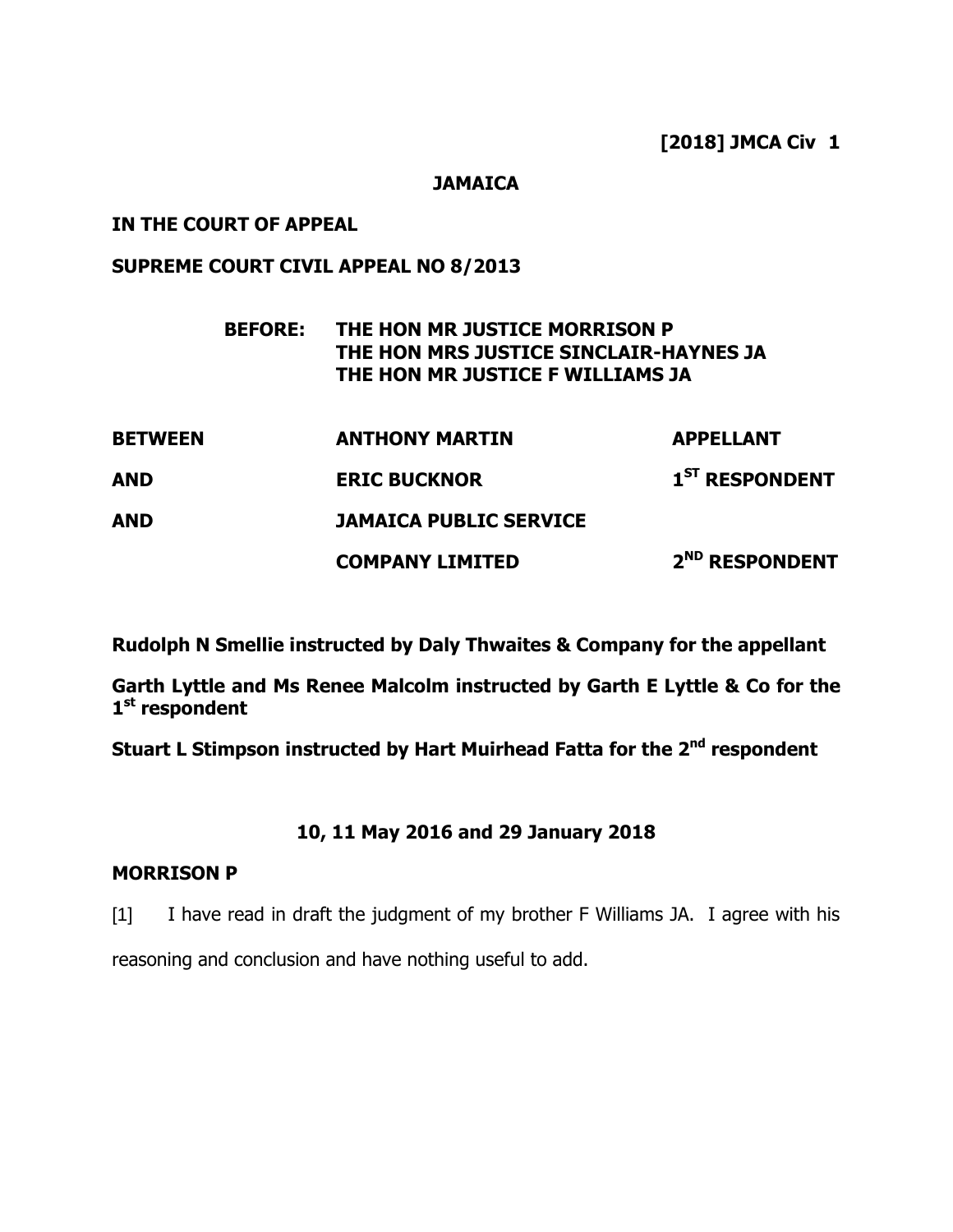## **SINCLAIR-HAYNES JA**

[2] I too have read the draft judgment of F Williams JA and agree with his reasoning and conclusion.

## **F WILLIAMS JA**

#### **Background**

[3] Mr Anthony Martin, the appellant in this case, sustained a severe electric shock and burns, on 23 December 2003, whilst atop the roof of a building. This occurred when a 14-foot, expandable metal pole that he was using to paint the side of the building came into contact with wires. As a result of his injuries, the appellant's right arm had to be amputated below the elbow and his left arm has become severely limited in function.

[4] The appellant filed a claim against the  $1<sup>st</sup>$  respondent, Mr Eric Bucknor, who is (and was at the material time) the owner and occupier of the said building. The building is located at the corner of Corinaldi Avenue and McCatty Street, Montego Bay, in the parish of Saint James. The appellant also sued the 2<sup>nd</sup> respondent, the Jamaica Public Service Company Limited (JPS), which holds a licence to supply electricity to the public, pursuant to the Electric Lighting Act.

[5] By way of a claim form, filed on 5 October 2005, the appellant claimed against the  $1<sup>st</sup>$  respondent, damages for negligence and/or breach of contract of employment and/or breach of the provisions of the Occupiers' Liability Act. Against the  $2<sup>nd</sup>$ respondent, the appellant claimed damages for negligence and/or breach of its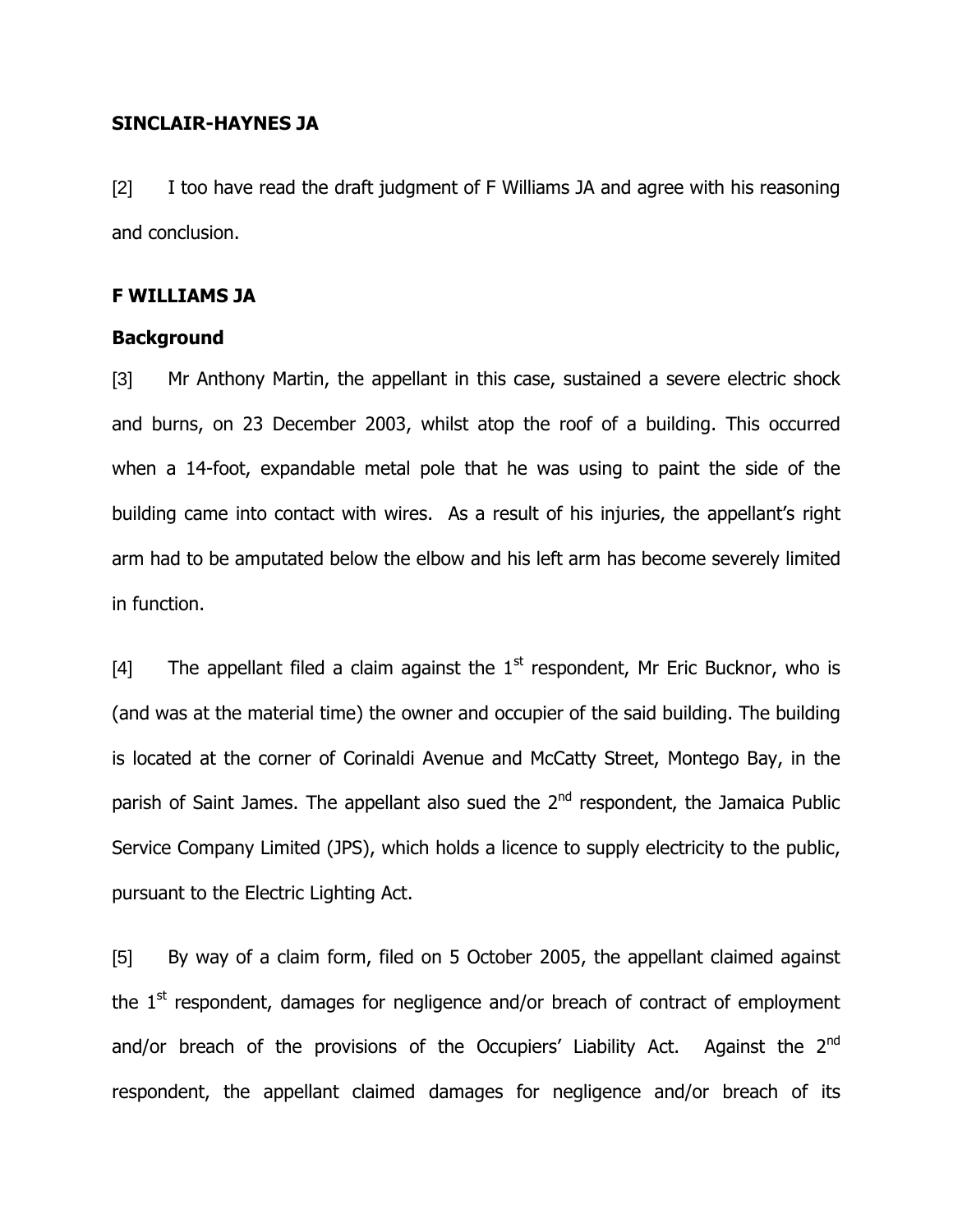statutory duty under the Electric Lighting Act and Regulations, to install, operate and/or maintain its electric wires and cables.

[6] In his particulars of claim dated and filed 5 October 2005, the appellant further asserted that he was, at all material times, an employee of the  $1<sup>st</sup>$  respondent and that there were terms implied in that employment contract which placed a duty on the  $1<sup>st</sup>$ respondent to ensure that the appellant"s work environment was safe. In relation to the  $2<sup>nd</sup>$  respondent, the appellant pleaded that, pursuant to section 6 of the Electric Lighting Act and Regulations, the  $2<sup>nd</sup>$  respondent had a duty to efficiently supervise and maintain its power lines and poles. Both respondents, it was asserted, had failed to fulfil their respective duties.

[7] On 6 December 2005, the  $2^{nd}$  respondent filed a defence denying liability. The 2<sup>nd</sup> respondent asserted, at paragraph 5 of the said defence, that the part of the building on which the appellant was working at the time of his injury had been recently constructed. It was contended that that recent extension had brought the building into close proximity with its electric lines. It was further averred that the  $2<sup>nd</sup>$  respondent had done the necessary routine checks to ensure the safety of its cables and wires and that, prior to the accident, there had been no request by the  $1<sup>st</sup>$  respondent for removal of the electric wires.

[8] The  $1^{st}$  respondent, in his amended defence filed on 20 July 2006, denied all liability. He stated that, the appellant, whilst painting the building, was operating as an independent contractor and that at the time he was so engaged there was no electricity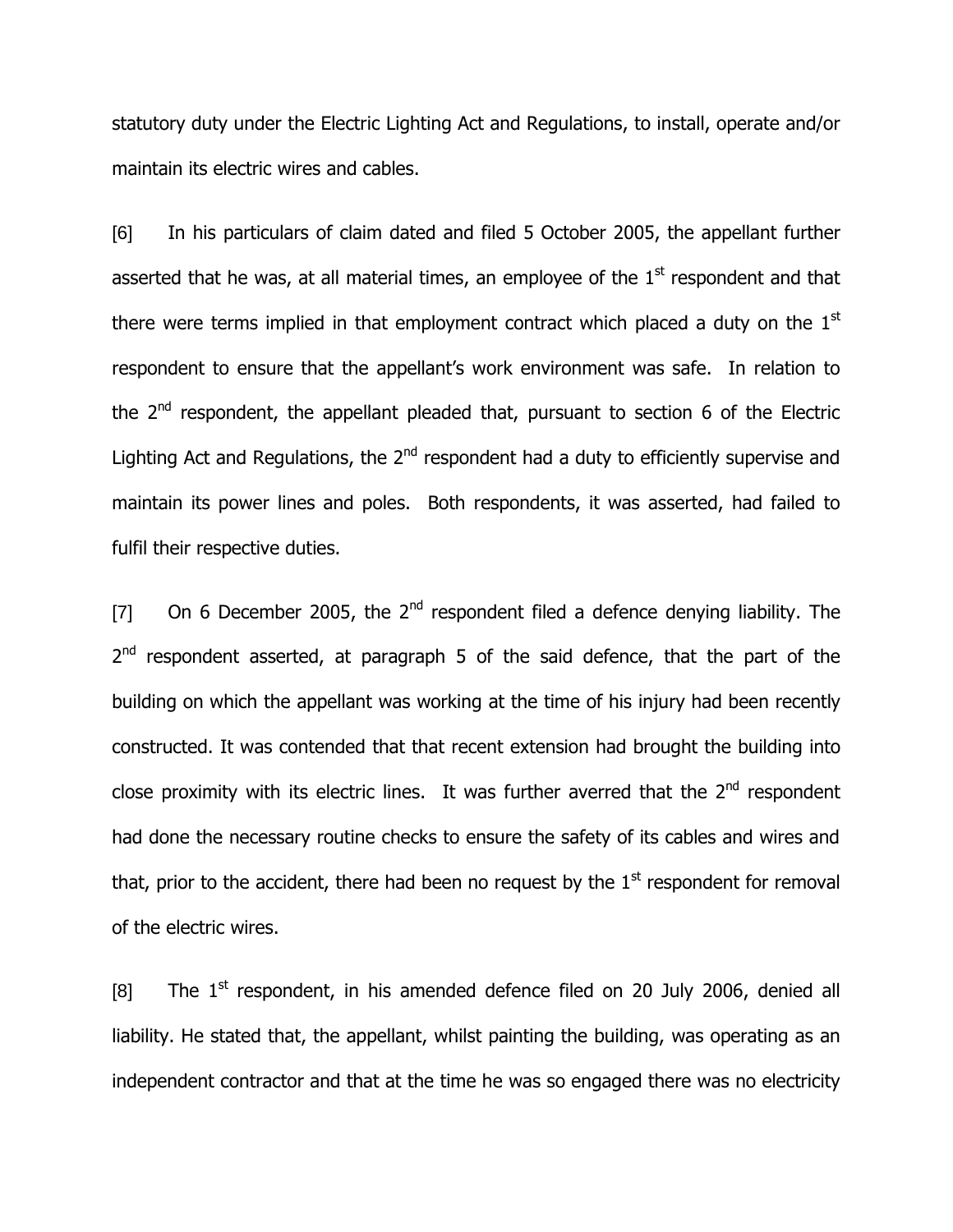at the then newly-constructed part of the premises. Additionally, it was averred that the 1<sup>st</sup> respondent owed no duty of care to the appellant in respect of electric lines running along the roadway and that, moreover, the positioning of those lines conformed with the requirements for minimum distances prescribed by the relevant regulations, the appellant's injuries having been caused by his own negligent use of the metal painting pole.

[9] On 12 June 2009, the  $2^{nd}$  respondent filed an ancillary claim against the  $1^{st}$ respondent claiming an indemnity in respect of liability, if any was to be found on its part.

[10] The trial took place on 26 and 27 November 2012, before K Anderson J. At the end of the trial, the learned judge invited written submissions on the question of liability. An oral judgment was delivered on 20 December 2012. The learned judge found that the appellant's case had not been proven and awarded judgment and costs to the respondents. Judgment on the  $2<sup>nd</sup>$  respondent's ancillary claim was awarded to the  $1<sup>st</sup>$  respondent.

#### **The appeal**

[11] The appellant, by notice and grounds of appeal filed on 31 January 2013, contends that the learned judge erred in fact and law in several respects. The grounds (some of which overlap and, as such, have been grouped together for convenience), are summarised as follows: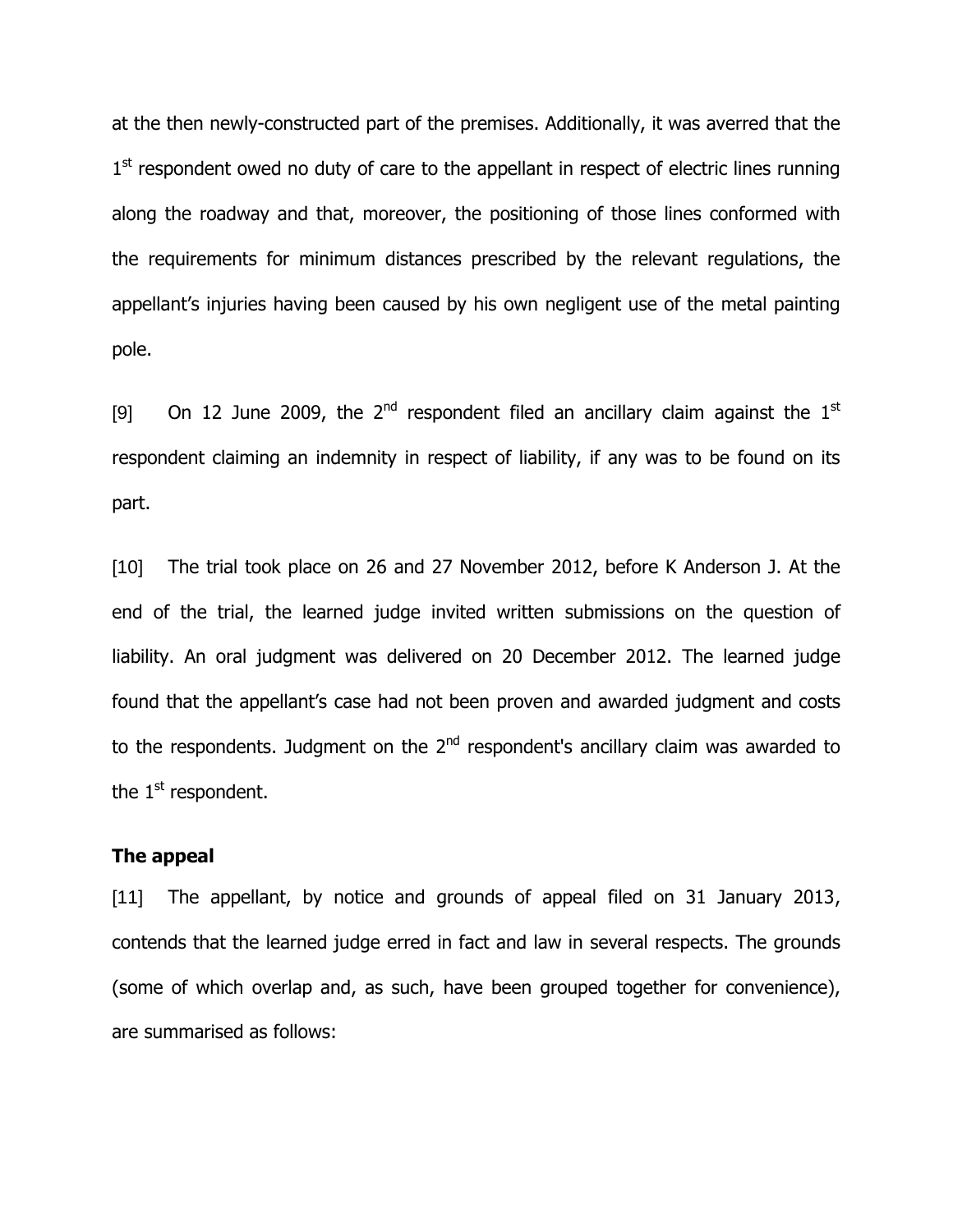- (i) The learned judge erred in arriving at his findings in respect of the respective parties' liability:
	- a. as to whether the  $1<sup>st</sup>$  respondent was negligent (grounds (i)-(iii)); and
	- b. he failed to properly consider the issue of foreseeability and as to whether the 2<sup>nd</sup> respondent had fulfilled its duty to monitor and maintain its cables and wires (ground (vi)).
- (ii) The learned judge erred in accepting as proven the  $1<sup>st</sup>$ respondent's defence of *volenti non fit injuria*, specifically in relation to his treatment of the appellant's statement that "Had I known I was so close to the wires, I would have, used a paintbrush" (ground (iv)).
- (iii) The learned judge erred in his treatment of the expert evidence as to whether it had proven how the appellant was injured (ground (v)).

## **Discussion and analysis**

[12] Where this court is called upon to review the findings of fact of a judge below, the learning from the decision of **Beacon Insurance Company Limited v Maharaj**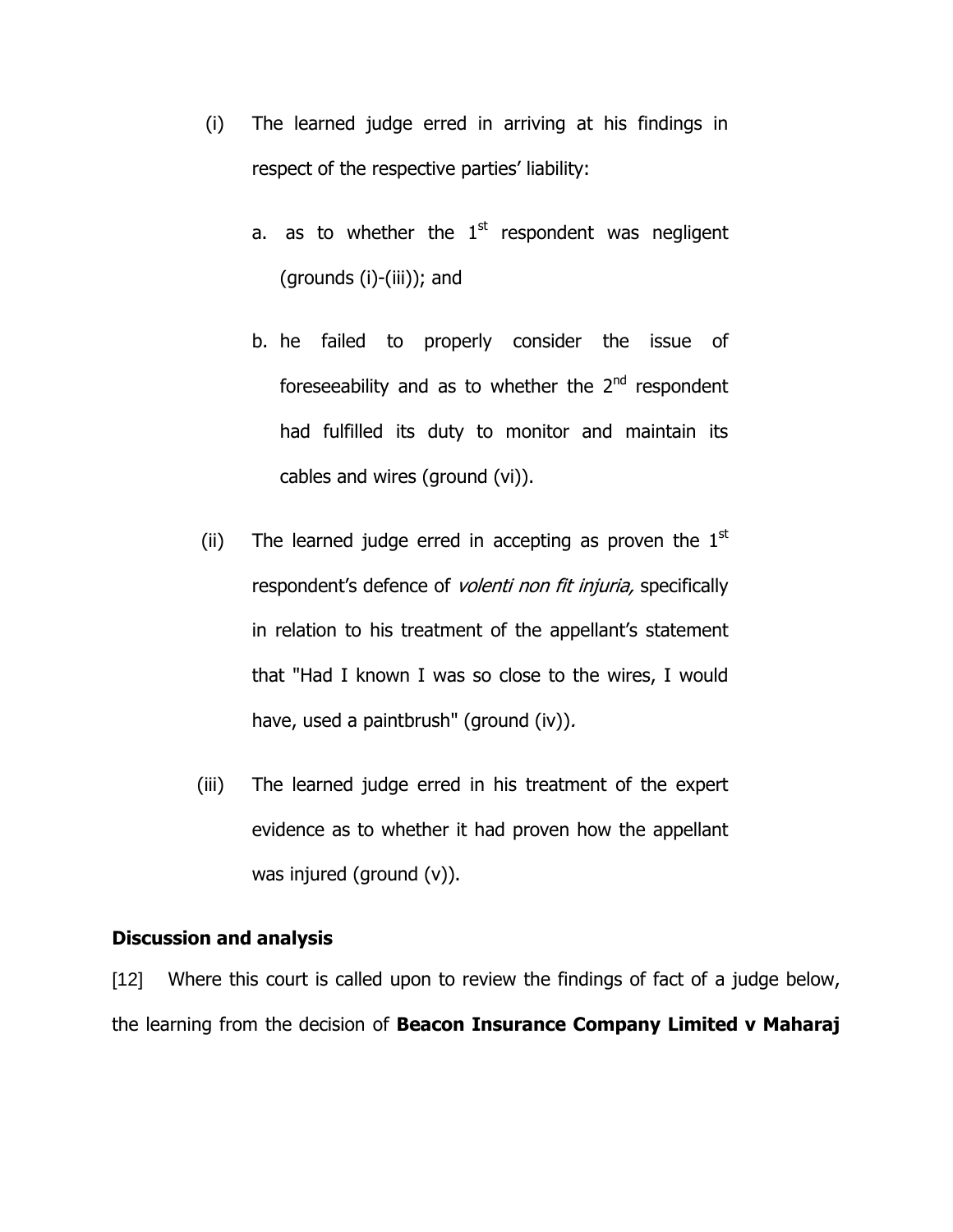**Bookstore Limited** [2014] UKPC 21, is instructive. In that case, Lord Hodge stated, at

paragraph 12, that:

"…It has often been said that the appeal court must be satisfied that the judge at first instance has gone "plainly wrong'...This phrase...directs the appellate court to consider whether it was permissible for the judge at first instance to make the findings of fact which he did in the face of the evidence as a whole. That is a judgment that the appellate court has to make in the knowledge that it has only the printed record of the evidence. The court is required to identify a mistake in the judge"s evaluation of the evidence that is sufficiently material to undermine his conclusions. Occasions meriting appellate intervention would include when a trial judge failed to analyse properly the entirety of the evidence…"

[13] Additionally, the decision of **Watt or Thomas v Thomas** [1947] AC 484, at

pages 487-488, is of further assistance, providing that:

"...I. Where a question of fact has been tried by a judge without a jury, and there is no question of misdirection of himself by the judge, an appellate court which is disposed to come to a different conclusion on the printed evidence, should not do so unless it is satisfied that any advantage enjoyed by the trial judge by reason of having seen and heard the witnesses, could not be sufficient to explain or justify the trial judge's conclusion; II. The appellate court may take the view that, without having seen or heard the witnesses, it is not in a position to come to any satisfactory conclusion on the printed evidence; III. The appellate court, either because the reasons given by the trial judge are not satisfactory, or because it unmistakably so appears from the evidence, may be satisfied that he has not taken proper advantage of his having seen and heard the witnesses, and the matter will then become at large for the appellate court...."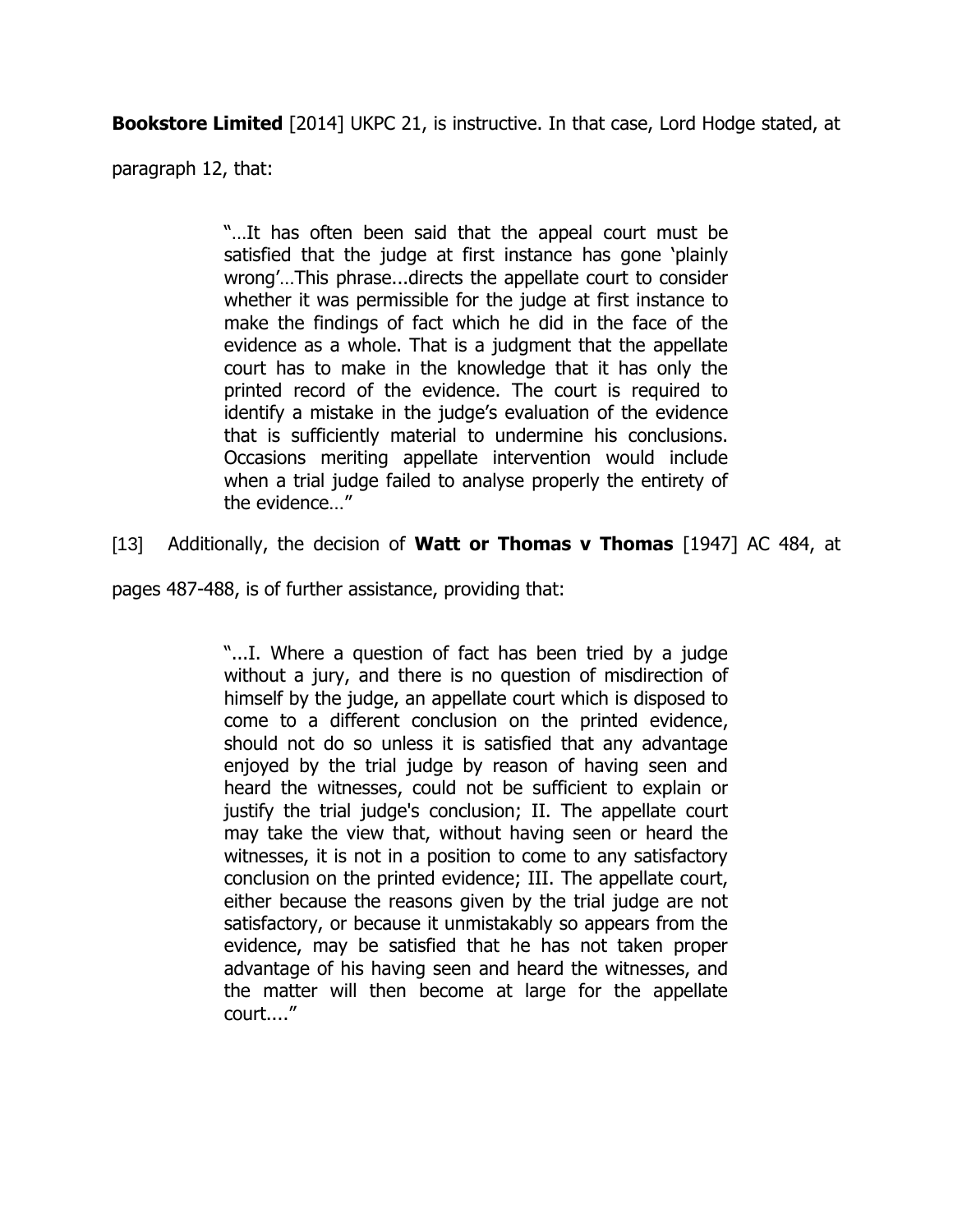[14] In summary, the learned judge's findings of fact may not lightly be disturbed. It must therefore be demonstrated that the above conditions have been satisfied in order to warrant an interference by this court with his findings of fact.

#### **The learned judge's treatment of liability**

#### **Submissions on behalf of the appellant**

[15] Counsel for the appellant submitted that the  $1<sup>st</sup>$  respondent should have been found, at the very least, partly liable under the Occupiers' Liability Act. It was submitted that the learned judge's failure to find the  $1<sup>st</sup>$  respondent at least partly liable was in turn due to a failure to make a necessary prior finding as to how the appellant had reached on the roof of the  $1<sup>st</sup>$  respondent's building. The choice was between the competing accounts of the appellant on the one hand and the  $1<sup>st</sup>$  respondent on the other.

[16] This is a summary of the competing contentions gleaned from a review of the submissions of both sides and the evidence: In a nutshell the appellant had contended at trial that the  $1<sup>st</sup>$  respondent had told him that certain sections of the wall of the outside of the building could have been painted from the roof. The  $1<sup>st</sup>$  respondent then escorted him to the roof, using keys to open doors to gain access to the said roof. On the other hand, the  $1<sup>st</sup>$  respondent had contended that the appellant had found his way onto the roof without his knowledge and by somehow gaining hold of his keys; and in spite of warnings that he had given to the appellant: (i) not to go on the said roof; and (ii) not to use the metal pole.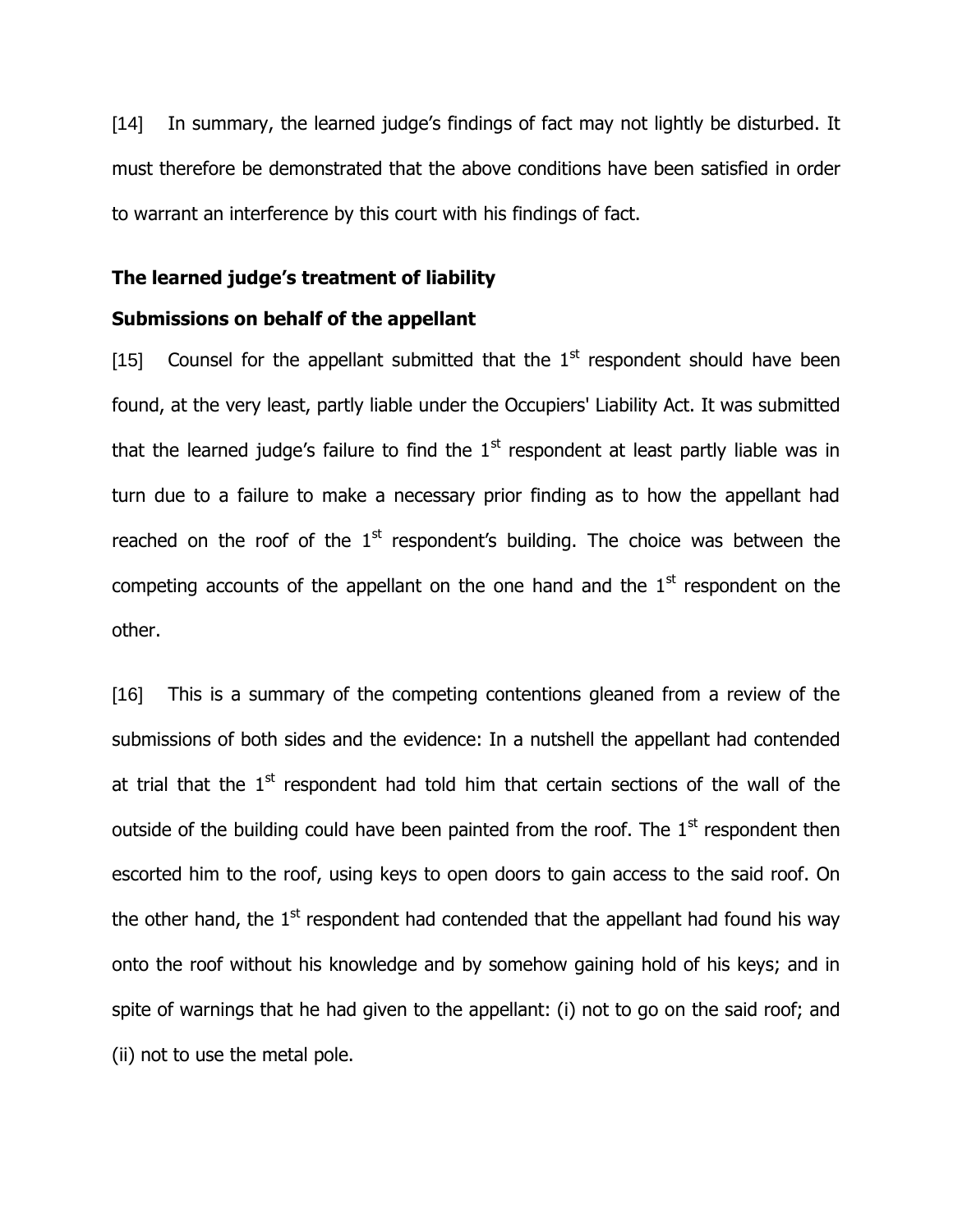[17] It was submitted that, had a definitive finding been made in keeping with the appellant's account, as the evidence required, then a finding of, at the least, partial liability on the part of the  $1<sup>st</sup>$  respondent was likely.

# **Submissions for the 1st respondent**

[18] Counsel for the  $1<sup>st</sup>$  respondent submitted that there had been no breach of a duty of care by the  $1<sup>st</sup>$  respondent in respect of the appellant as there had been no loose or faulty wiring, but that rather, the appellant's injuries were caused by his own negligent handling of the painting pole. Further, it was submitted that, (i) since the overhanging wires were not on the building being painted; and (ii) since they did not belong to the  $1<sup>st</sup>$  respondent, no fault could be laid at the feet of the  $1<sup>st</sup>$  respondent. Neither could it be said that he had played any or any great role in exposing the appellant to danger.

[19] Counsel further submitted that the learned judge had properly considered and applied the principles of occupiers' and employers' liability and that it was the appellant who had failed to discharge the burden of proving his claim. Consequently, the judgment below should not be disturbed.

[20] In relation to the claim for breach of contract, it was submitted that the learned judge had correctly assessed the evidence before him, enabling him properly to conclude, as he did, that that claim was misconceived.

[21] As this issue did not affect or concern the  $2^{nd}$  respondent, no submissions were made on it by the  $2^{nd}$  respondent.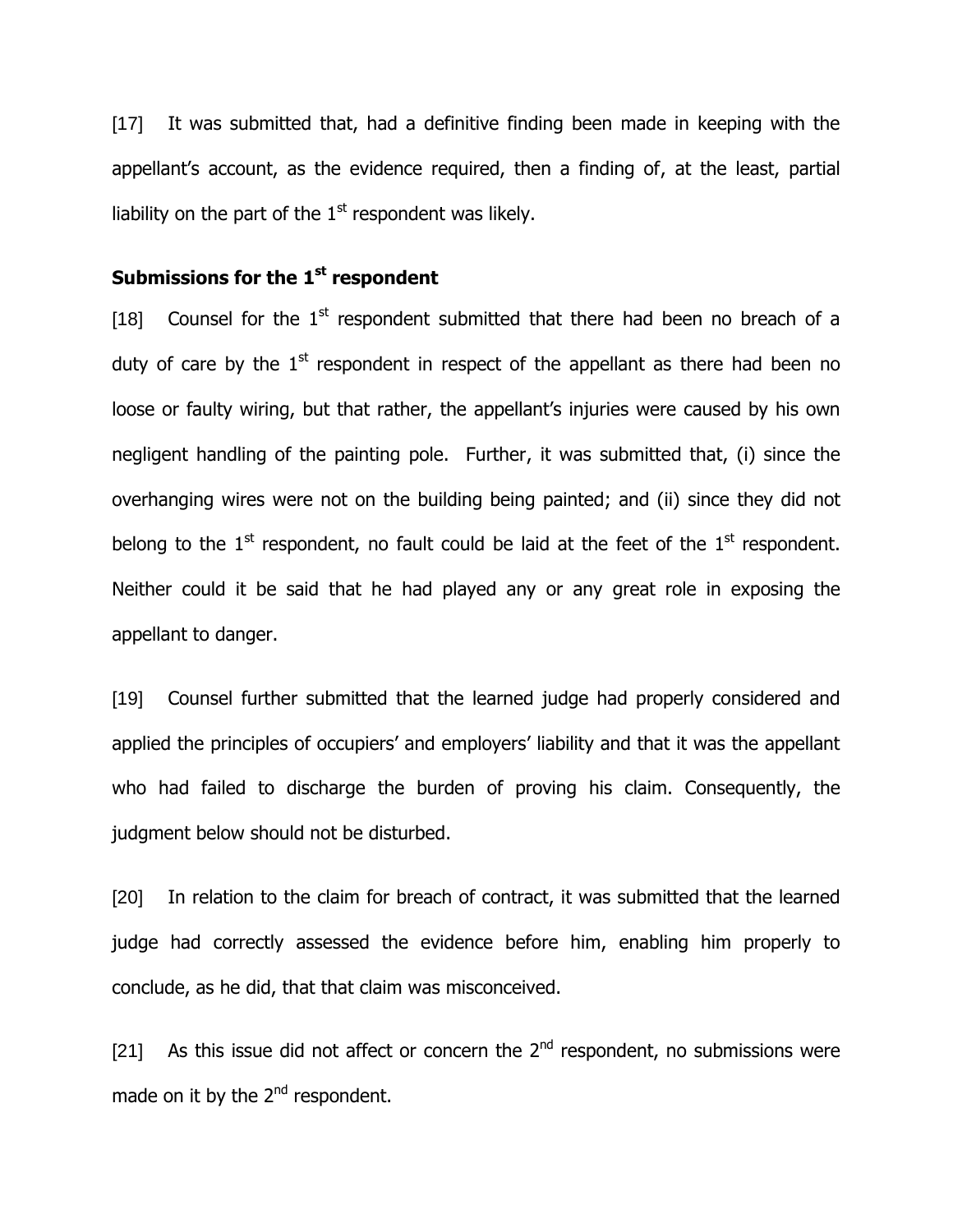## **The judge's findings**

[22] In respect of the  $1<sup>st</sup>$  respondent, the learned judge, in what may be described as a comprehensive judgment, expressed the view that the determination of the question of whether the appellant was an employee or independent contractor of the  $1<sup>st</sup>$ respondent was a central issue in resolving the claim. He also considered, in view of the part of the claim made pursuant to the Occupiers" Liability Act, whether the appellant was a visitor to or trespasser on the  $1<sup>st</sup>$  respondent's premises at the time of his injury and whether the defence of *volenti non fit injuria* had been sufficiently proven.

[23] The learned judge, at paragraph [56], found that, in the light of all the circumstances, where the appellant had provided his own painting tools, painted with an assistant workman and was hired on a "one time" basis, the appellant was an independent contractor. Consequently, he dismissed the claim for damages for breach of employers' liability.

[24] At paragraph [72] of the judgment, the learned judge rejected the  $1<sup>st</sup>$ respondent's evidence that he had warned the appellant of the risk of injury and that he had told the appellant not to go onto the roof. As such, based on his finding that the appellant had been invited to the premises for the purpose of work, the learned judge, at paragraph [73], found that when he was injured, the appellant was a visitor, within the meaning of the Occupiers" Liability Act. The learned judge found that, although a common duty of care was owed to the appellant pursuant to section 3(1) of the Occupiers" Liability Act, any liability arising from a breach of that duty was to be viewed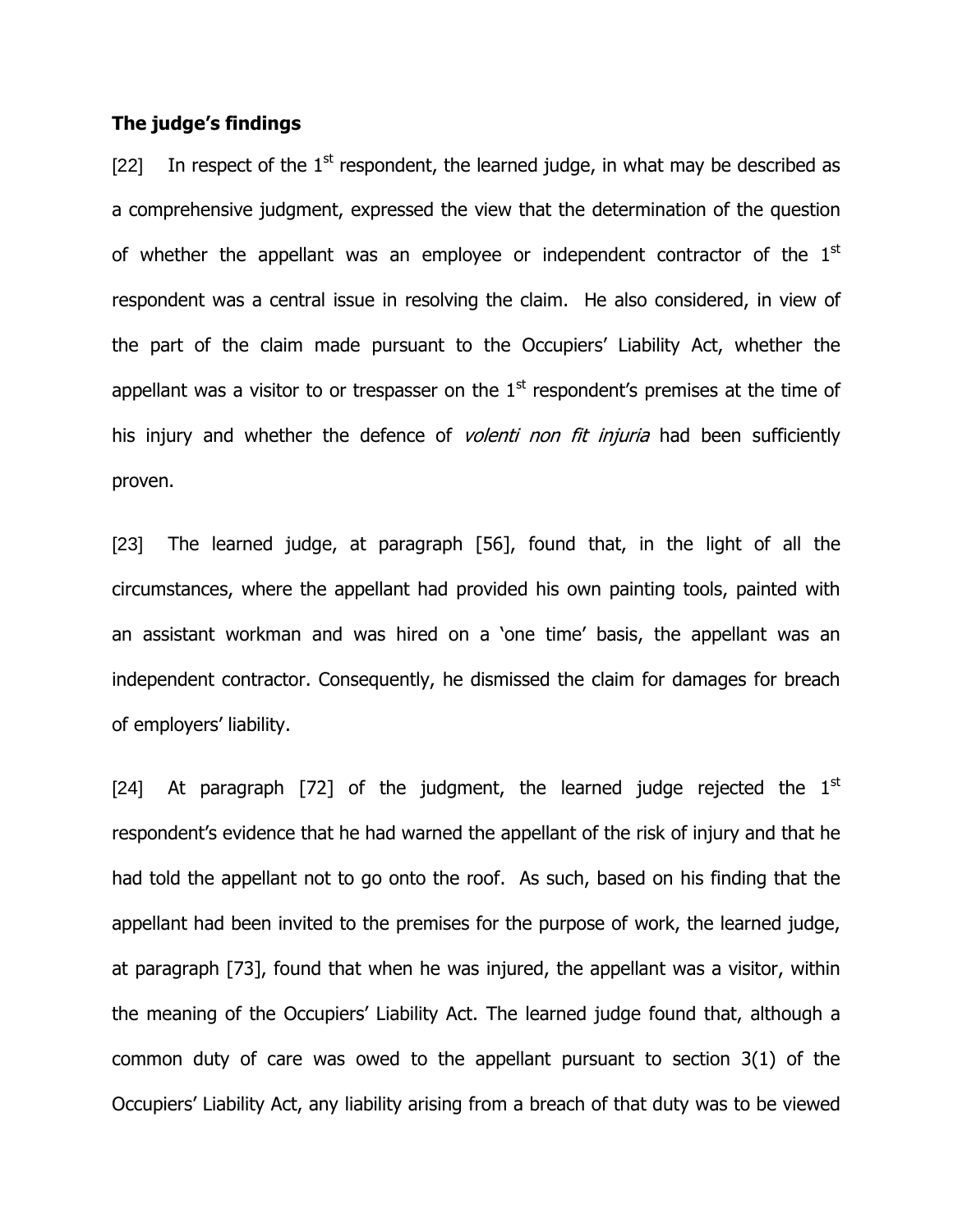within the context of the pleadings. He found that there was no breach of that duty. In the light of that finding, although he proceeded, at paragraphs [79] and [80], to find that the roof of the  $1<sup>st</sup>$  respondent's building did constitute an unsafe work environment, he opined that he could not rely solely on that finding to determine that the  $1<sup>st</sup>$  respondent was liable under the Occupiers' Liability Act.

## **Discussion**

[25] In the written judgment, after finding as he did, that the  $1<sup>st</sup>$  respondent owed the appellant a common duty of care (as stated above), the learned judge continued his assessment by evaluating whether the  $1<sup>st</sup>$  respondent could have been relieved of liability by virtue of any of the other sections of the Occupiers' Liability Act. In the course of his assessment of the evidence and the law, the learned judge, having found that the 1<sup>st</sup> respondent could avail himself of the defence of *volenti non fit injuria*, concluded that no liability could attach to the  $1<sup>st</sup>$  respondent.

[26] The court's findings and conclusion in relation to the two competing contentions as to how the appellant came to have gone onto the roof are reflected in paragraph [72] of the judgment. The relevant parts read as follows:

> "...In the circumstances, it is this Court's conclusion that not only did the First Defendant not limit the Claimant's access to the roof via the stairway, but instead, actually left that stairway and by extension, the roof to which it leads, accessible, specifically so as to enable the Claimant to access same if he chose to do so. In hindsight perhaps, the First Defendant would not have done so, had he thought through it carefully at the time. It is even conceivable that the First Defendant did not specifically intend for the Claimant to have entered and remained upon the roof of the building, to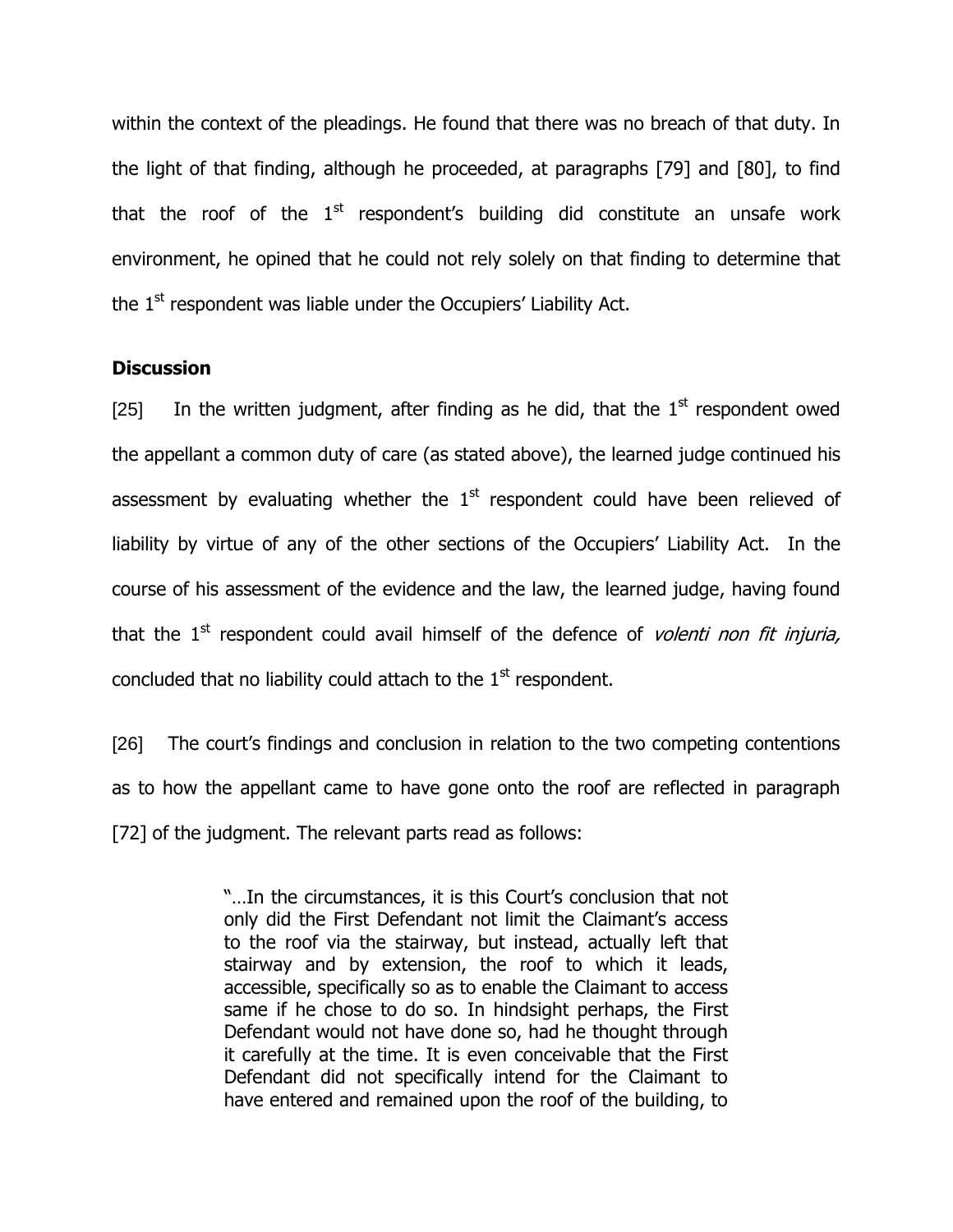paint any portion of that building while there. That though, having to the Court's mind, perhaps only been the First Defendant's intention, if indeed it was his intention at all, would not be enough to change the Claimant's legal status, for the purposes of the law…"

[27] This conclusion was arrived at after the court had, earlier in paragraph [72] of the judgment, rejected the  $1^\text{st}$  respondent's evidence as to how the appellant had been able to go up on the roof. The court indicated that such evidence "lacks credibility" and "defies likelihood and credibility". The court below, in rejecting the  $1<sup>st</sup>$  respondent's evidence in respect of access to the roof, engaged in some analysis, showing why it was being rejected. It is noteworthy that no similar analysis seems to have been done in respect of the appellant's evidence as to how he got on the roof. However, his account was apparently rejected, with the court arriving at a conclusion that seems to be something in the nature of a middle ground between the two diametrically-opposed accounts. I find myself persuaded by the arguments advanced by Mr Smellie, counsel for the appellant, that: (i) the  $1<sup>st</sup>$  respondent was at pains to persuade the court to accept his account of how the appellant gained access to the roof as he knew that an acceptance of the appellant's account would almost quarantee a finding of liability on his (the  $1<sup>st</sup>$  respondent's) part; and (ii) in the circumstances, there was a need for the court below to have made a specific finding, in keeping with the evidence presented, as to how the appellant gained access to the roof. In my view, the rejection without analysis of what, on the face of it seems like a reasonable and acceptable account, in circumstances in which the court below did not comment adversely on the credibility of the appellant and his version of the events, necessitates an allowing of the appeal. The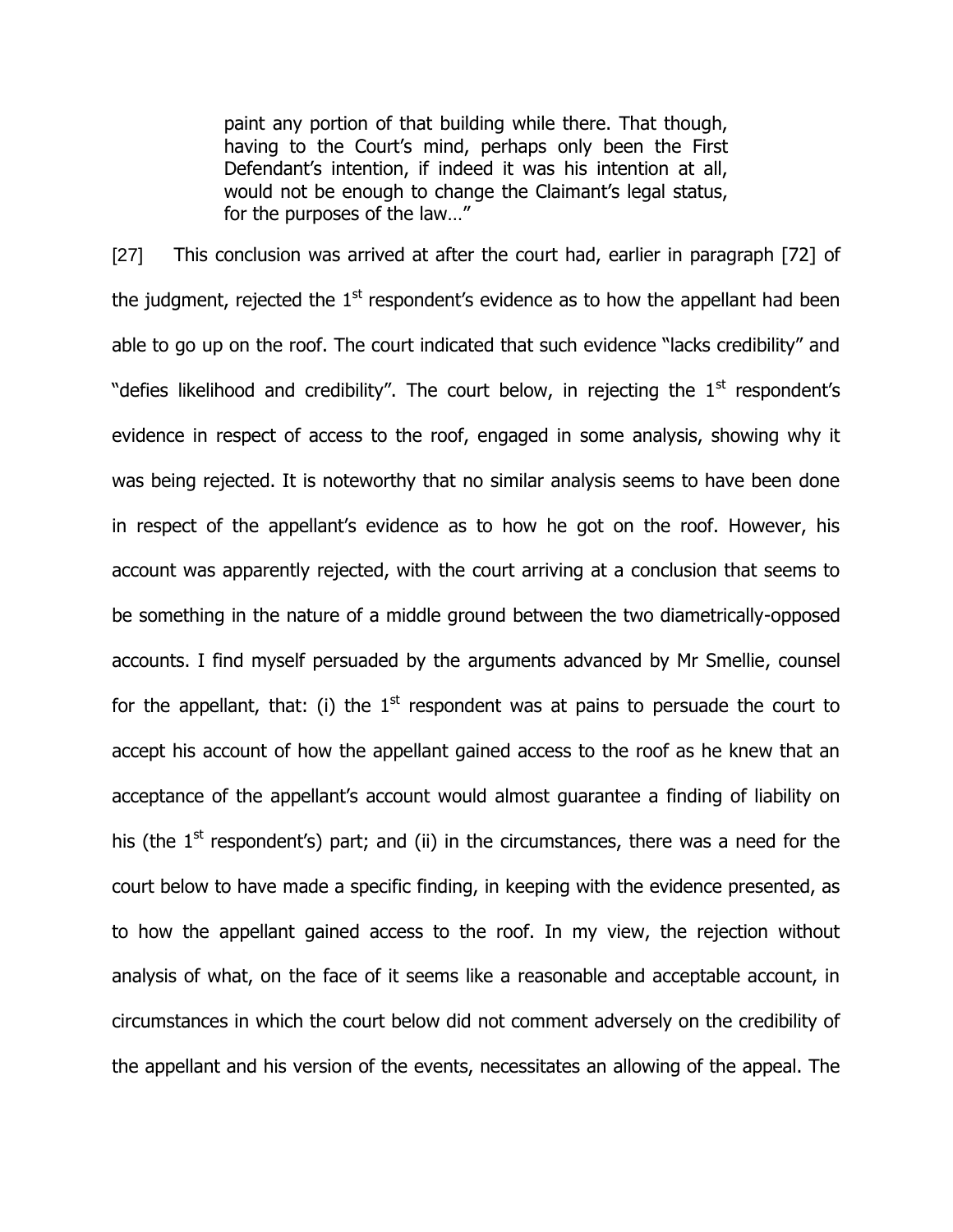appellant's account of how he came to be on the roof must be accepted. This, coupled with the finding of the court below at paragraph [79] must result in liability being affixed to the  $1<sup>st</sup>$  respondent. The relevant finding is as follows:

> "It is this Court's view that the roof of the First Defendant's premises constituted an unsafe work environment for the Claimant, particularly having regard to the work which the Claimant was then engaged in and the nature of the tool which he was then using to perform that work, that having been, as was known to the First Defendant, an aluminium paint roller pole. All of this in a context where there were various electrical wires admittedly in close proximity to the roof of that premises at the material time."

# **Foreseeability**

## **Submissions**

[28] Counsel for the appellant contended that there was no proper application by the learned judge of the principle of foreseeability in determining the liability of the  $2<sup>nd</sup>$ respondent.

[29] On the other hand, counsel for the  $2<sup>nd</sup>$  respondent submitted that the findings of the learned judge regarding foreseeability should be upheld as they were justified and supported by the applicable legal principles. Further, he submitted, the main thrust of the appellant's grounds of appeal being against the learned judge's findings of fact, in circumstances in which it had not been demonstrated that the learned judge had failed to take advantage of having seen and heard the witnesses or failed to properly consider the evidence as a whole or misdirected himself, the appeal should be dismissed (citing

**The Attorney General of Jamaica and the Ministry of National Security v Paul**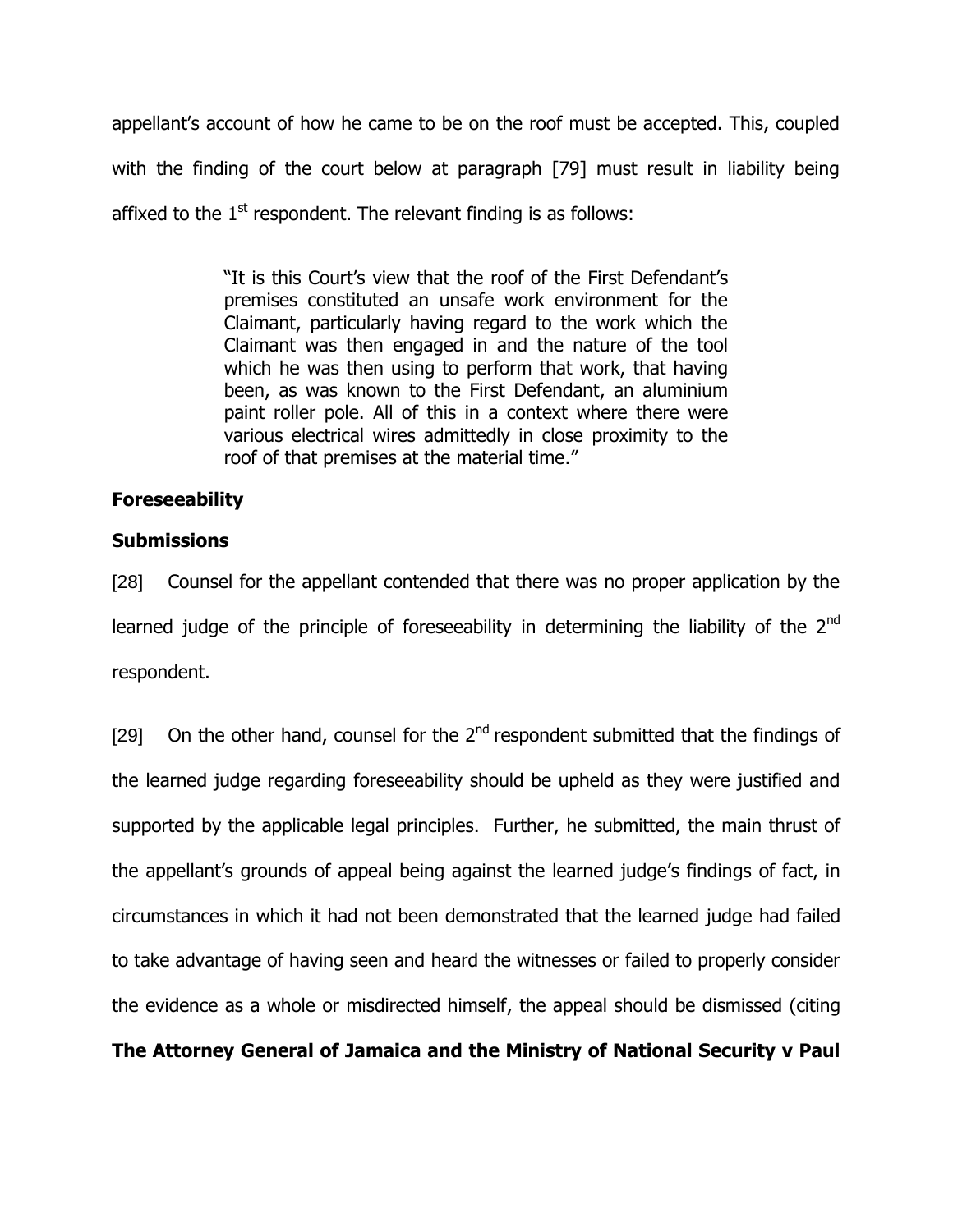**Facey** (unreported), Court of Appeal, Jamaica, Resident Magistrates Civil Appeal No 25/2006, judgment delivered 31 July 2007).

[30] Counsel further contended that the learned judge assessed the liability of the 2<sup>nd</sup> respondent in accordance with the particulars pleaded by the appellant (having set those out at paragraph [6] of that judgment) and there found that the appellant had failed to prove the particulars of negligence pleaded against the  $2<sup>nd</sup>$  respondent, that the 2<sup>nd</sup> respondent's electrical wires had caused his injury and that there was a breach of a statutory duty.

# **The judge's findings**

[31] The learned judge's reasoning, at paragraph [4] of the judgment, which is

reflected below, demonstrates the consideration that he gave to the matter:

"As far as the Second Defendant is concerned, there is no dispute that at the material time, they would not and could not have known of the work that the Claimant was then engaged in, nor would they have been in a position to have known what tools he would have been using to conduct that work....Furthermore, evidence was also led by the Second Defendant at trial, through its only witness called...that none of the poles shown in the photograph which was taken of the relevant scene not long after the Claimant's injuries had occurred and which the Claimant accepted in his evidence under cross-examination, as showing how the relevant area and building looked on the day when he was electrocuted and also showing light poles located in the immediate vicinity of the relevant building that were not leaning in any way, nor showing that there were any wires loosely hanging or in other words, dangling, from any of those light poles...."

[32] Of assistance also are paragraphs [28] and [29] of the judgment, which state

that: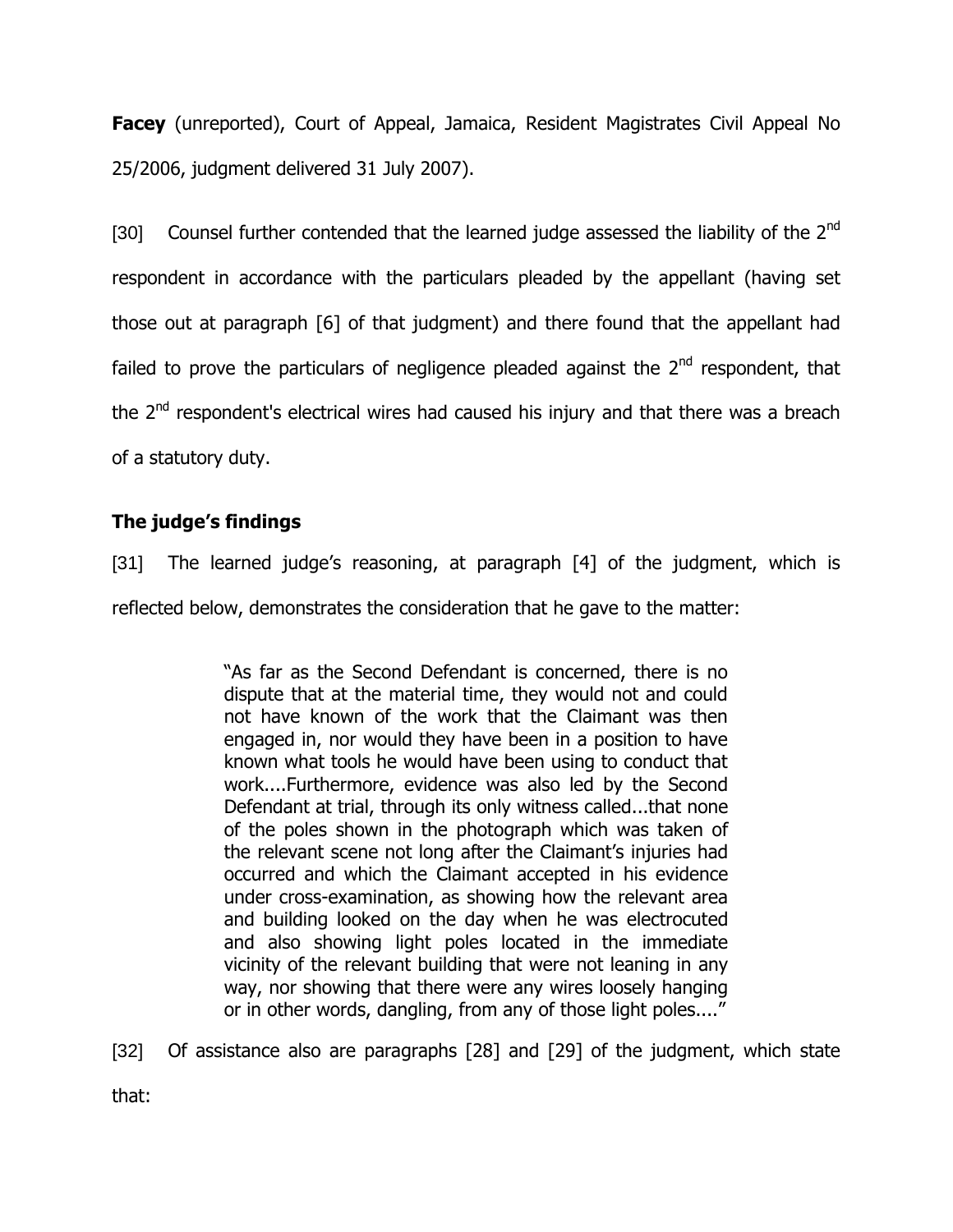"[28] Applying all of the aforementioned dicta and case law as regards foreseeability to the adjudication of this Claim, it is apparent, that the Second Defendant cannot and should not, be held liable. This is because, the Second Defendant, firstly, would not have known and did not know and had no reason to have known, that the Claimant would have been working in the relevant location at the relevant time. Considered in that context, is the Second Defendant to be expected to cause severe inconvenience to an entire segment of a community by cutting off electricity supply to that community, so as to protect the Claimant, who was working, at the material time, in a dangerous manner, while in that community? This Court does not think that such action could possibly have been that which the Second Defendant ought reasonably to have been expected to have taken, particularly in circumstances wherein they would not have known of, and did not know of any risk of any injury from electric shock, as regards the Claimant in this Claim, before this Court.

[29] If electrical wires were hanging down or poles were leaning due to neglect of the Second Defendant, then the situation could very well have been materially different, insofar as the suggested liability of the Second Defendant is concerned. There is in this Claim however, no evidence whatsoever of such."

# **Discussion**

[33] In relation to the findings of the learned judge in respect of the case against the

2<sup>nd</sup> respondent, as expressed in the foregoing paragraphs of the judgment, I find no

error of law or fact. Consequently his finding that the  $2<sup>nd</sup>$  respondent was not liable for

the appellant's injuries ought not to be disturbed, as that finding is clearly supported by

the evidence before the court.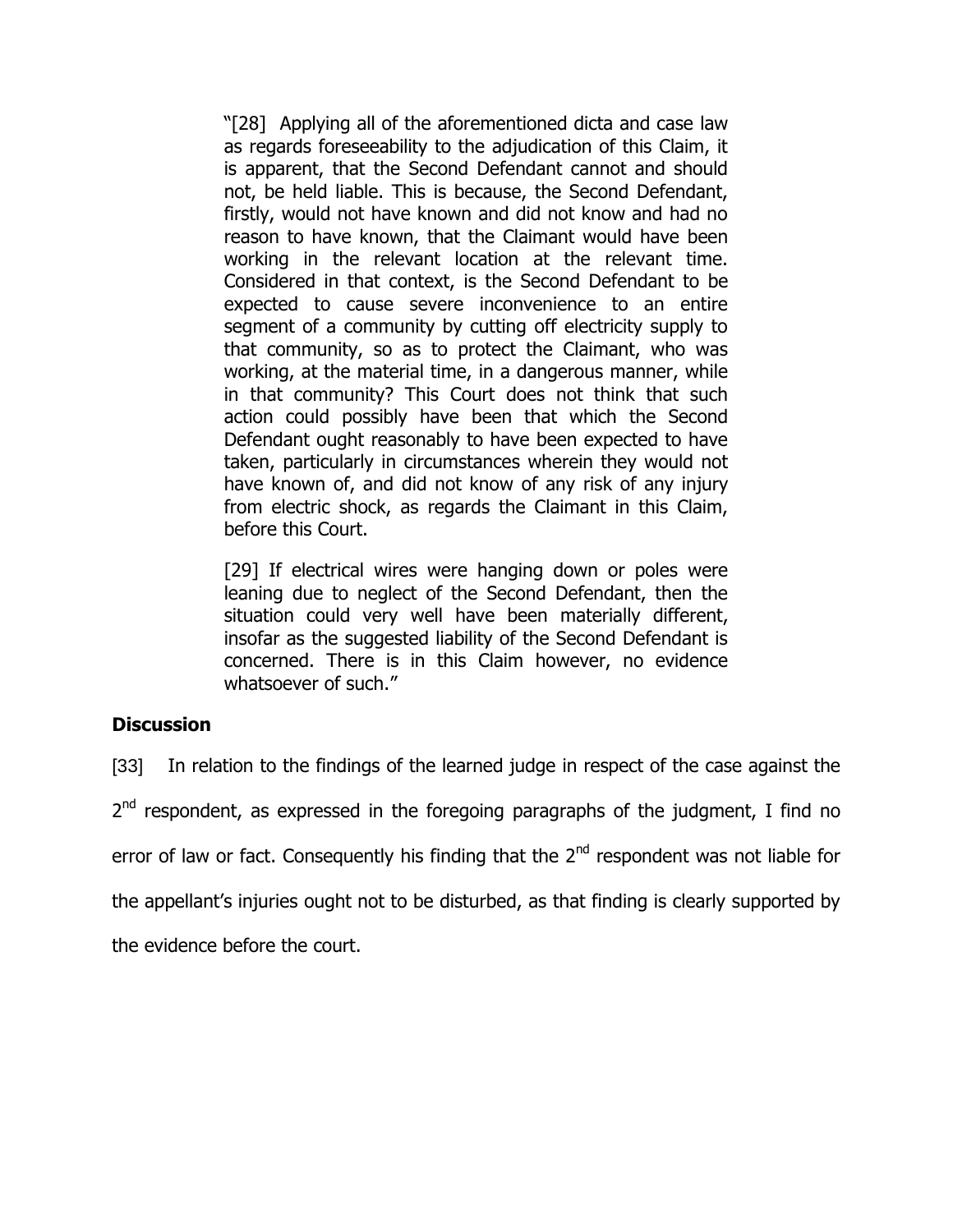# **Whether the learned judge erred in his finding re volenti non fit injuria Submissions**

[34] Counsel for the appellant submitted that, as evidenced by paragraph [85] of the judgment, the learned judge's main reason for rejecting the appellant's claim against the  $1<sup>st</sup>$  respondent was his finding that the defence of *volenti non fit injuria* had been made out. Such a finding, counsel submitted, was an error because the learned judge failed to properly apply the principles of *volenti non fit injuria*, especially where (as the learned judge himself found) there had been no warning given by the  $1<sup>st</sup>$  respondent to the appellant.

[35] On the other hand, counsel for the  $1<sup>st</sup>$  respondent submitted that the learned judge had been correct in his finding, as, by the appellant's own statement in crossexamination that he believed the wires to be about 20 feet away from him when in reality they were about 4 feet, there was a demonstrated "clear error of judgement" on the part of the appellant, leading to his injuries, for which the respondents should not be faulted. Further, the appellant's statement that, had he known that the wires were so close, he would have used a paintbrush instead, indicated, it was argued, that he knew of the danger but was "oblivious" to it.

#### **Findings of the learned judge**

[36] The learned judge in addressing whether the  $1<sup>st</sup>$  respondent could avail himself of the defence of *volenti non fit injuria* had the following to say:

> [85] ...one who consents to injury cannot be heard to complain of it thereafter. In order for such a defence to be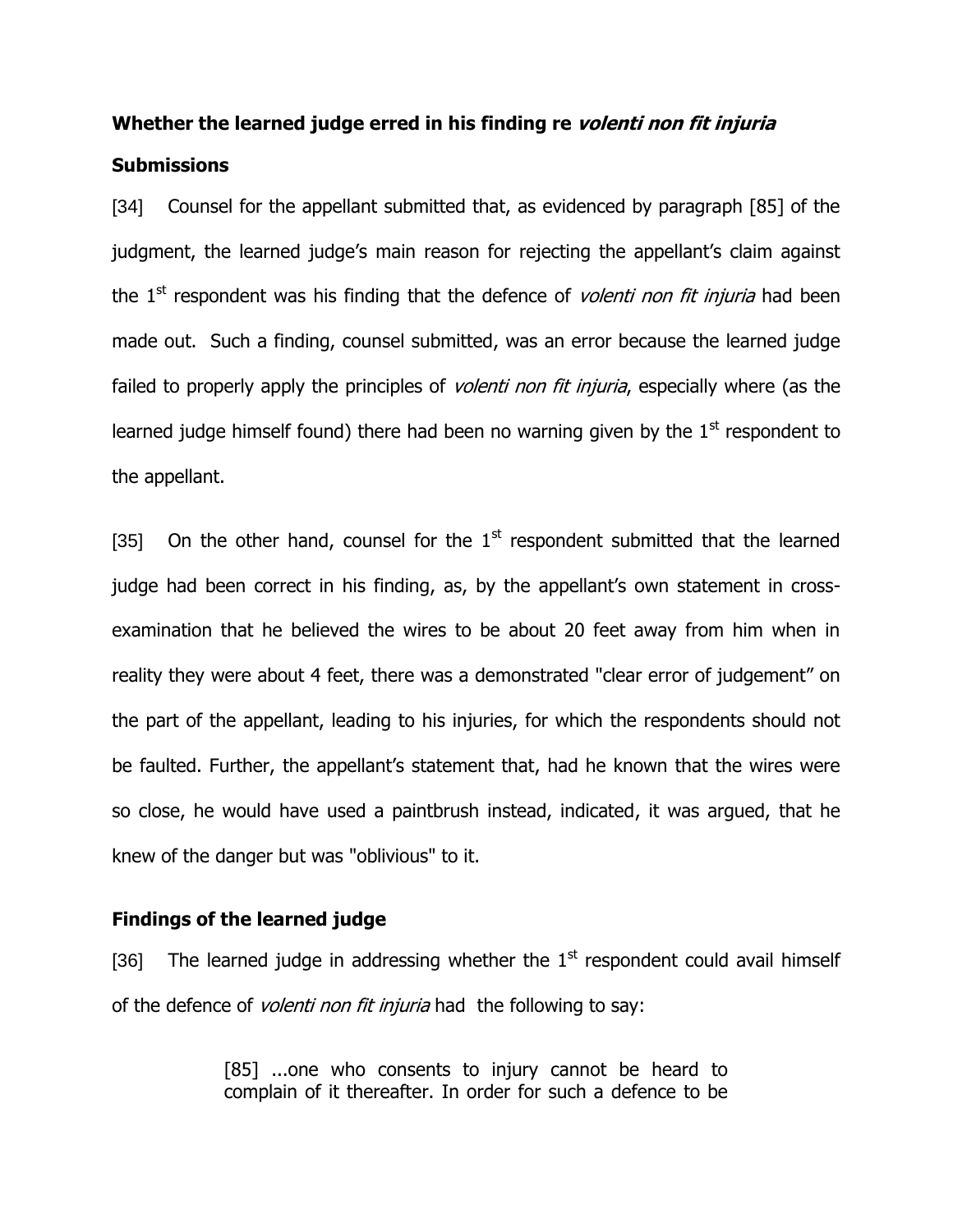applicable, it is not enough, that the danger is apparent. A person who comes into the proximity of danger, of his own free will, must have full knowledge of the nature and extent of the risk. See **Smith v Baker** – [1989] A.C. 325. Additionally, in order for the defence to be applicable, it must be sworn [sic] that not only did the Claimant have full knowledge of the risk, but that he consented to waiving his right of action, if such risk were to have eventralized [sic] and caused him loss and/or injury...

[86] This Court takes the view that in the case at hand, the defence, has proven, through the Claimant's own evidence, that the Claimant not only knew of the risk, but decided to accept such risk and do the relevant work anyway, thereby in essence, having accepted that he would not hold the First Defendant as legally responsible if such risk became a reality (as it in fact did) and thereby resulted in injury and/or loss to him.

[87] This Court so concludes, because of the evidence when considered as a whole, but in particular, bearing in mind firstly, that the risk would have been obvious to anyone such as the Claimant, on the given day, in the given circumstances which were then applicable... The Claimant chose, even while on top off [sic] the roof in order to paint there, to do so with that metal paint roller pole, rather than with a paintbrush which was also available to him to have used, had he wished and thereby chosen to have done so. Considered in that particular context, the evidence of the Claimant as given during cross-examination by the First Defendant's Attorney, that  $-$  'Had I known I was so close to the wires, I would have, used a paintbrush there,' is particularly enlightening and instructive. That bit of evidence, to my mind, makes it clear, that not only did the Claimant know of the relevant danger, but also knew of the risk that arose as a consequence of the existence of that danger."

## **Discussion**

[37] It is without question that the learned judge expressed the correct legal principles with regard to the defence of *volenti non fit injuria*. However, there is some concern regarding the learned judge"s application of that principle. In **Nettleship v**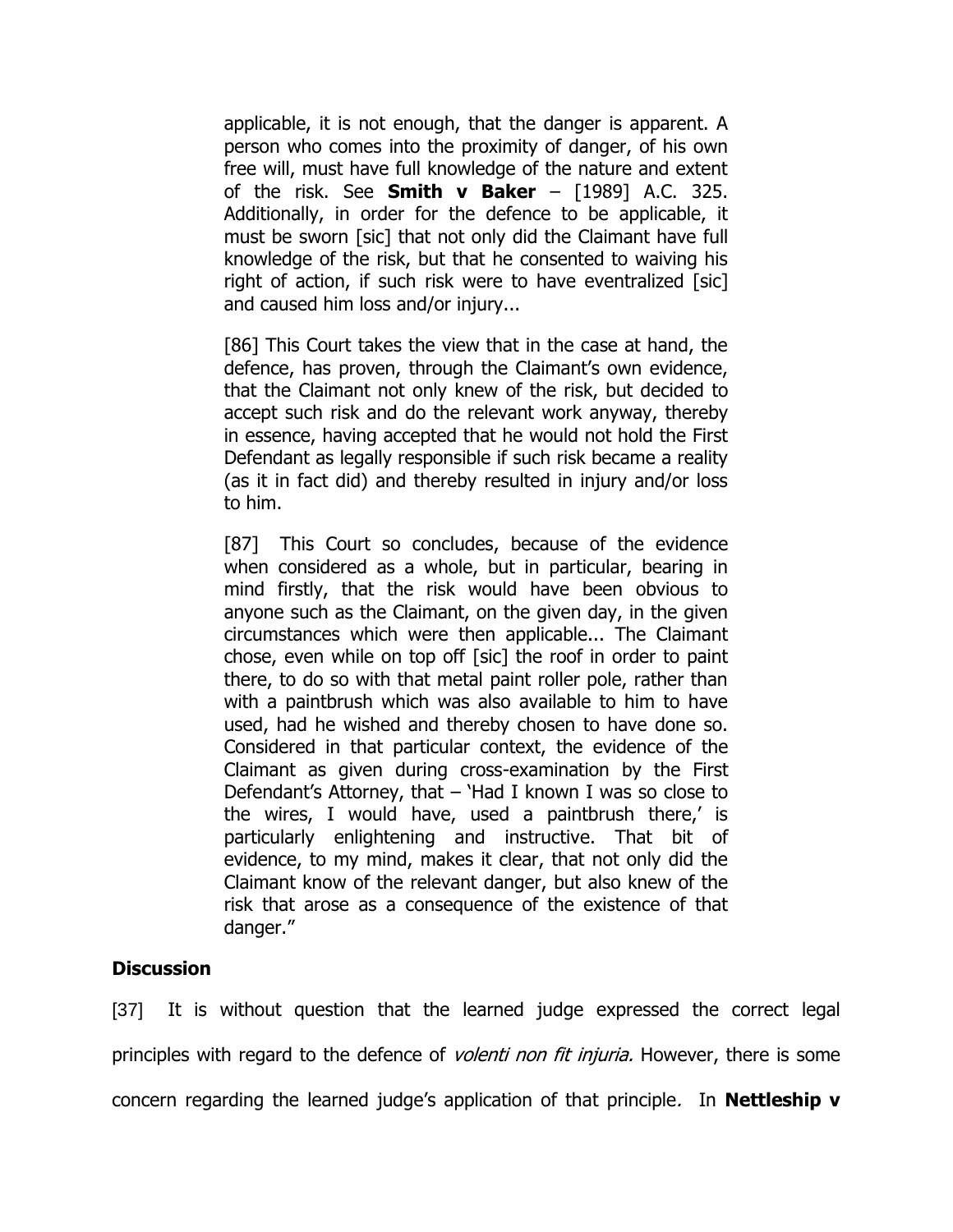**Weston** [1971] 3 All ER 581, Lord Denning MR, at page 587, expressed the following

view:

"...Now that contributory negligence is not a complete defence, but only a ground for reducing the damages, the defence of volenti non fit injuria has been closely considered, and, in consequence, it has been severely limited. Knowledge of the risk of injury is not enough. Nor is a willingness to take the risk of injury. **Nothing will suffice short of an agreement to waive any claim for negligence. The plaintiff must agree, expressly or impliedly, to waive any claim for any injury that may befall him due to the lack of reasonable care by the defendant: or more accurately, due to the failure of the defendant to measure up to the standard of care that the law requires of him...**" (Emphasis added).

[38] In the light of this learning, it is apparent that the learned judge erred in his application of the principle of *volenti non fit injuria*. To my mind, the very use by the appellant in his evidence of the words, "Had I known I was so close to the wires, I would have, used a paintbrush", impels one to the conclusion that the appellant was not, as required by law, fully aware of the risk of injury. As Mr Smellie for the appellant submitted, it is something said in hindsight. The appellant was actually saying that he did not in fact know that he was so close to the wires at the time, but had he known, he would have used a paint brush. Moreover, even if that statement could be taken as connoting knowledge, mere knowledge is not sufficient to fulfil the requirements for establishing the elements of *volenti non fit injuria*. It simply has not been demonstrated by any or any sufficient evidence that the appellant did in fact agree that if injury should have resulted, the  $1<sup>st</sup>$  respondent would have been absolved from any such liability.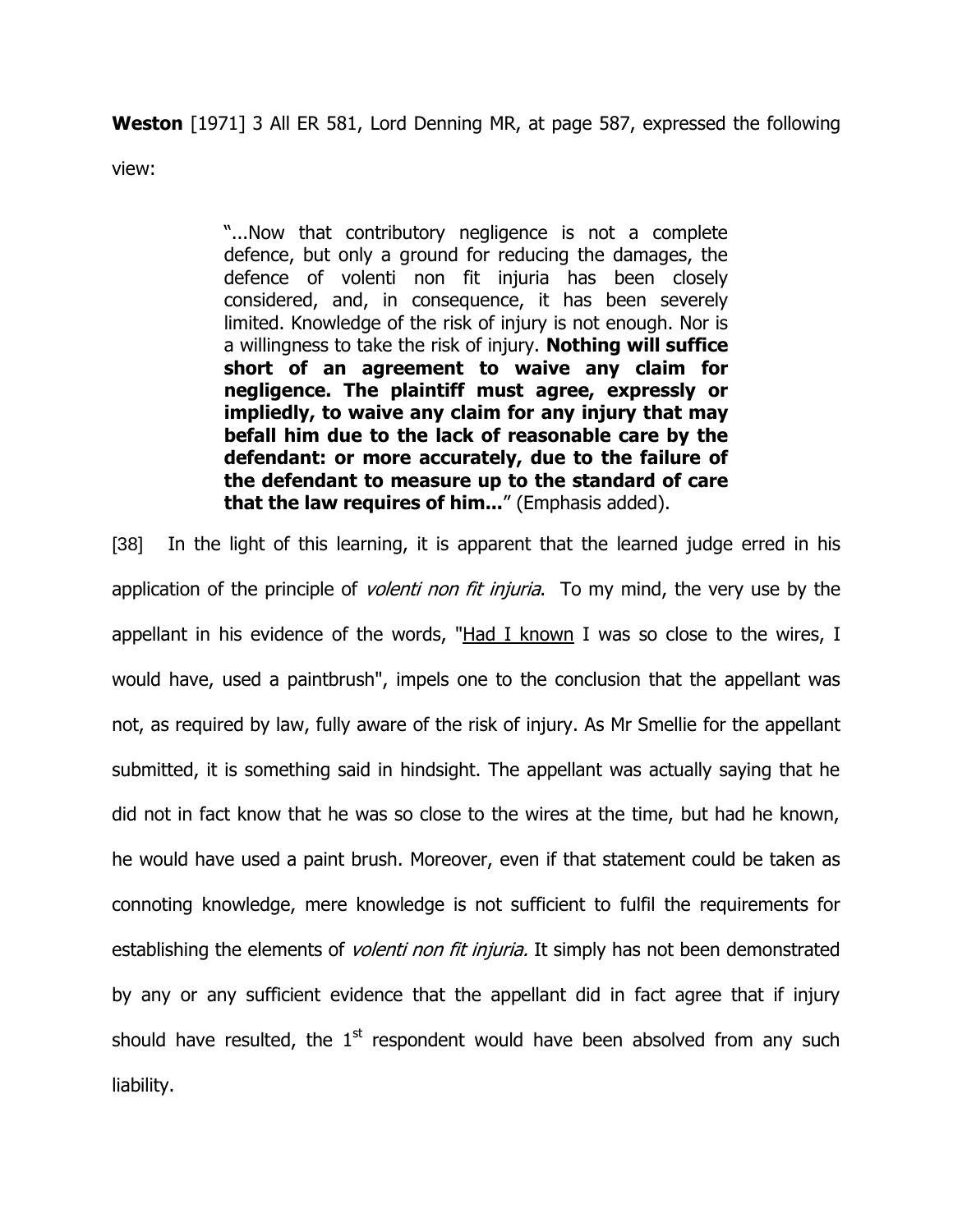[39] This, therefore, is another basis on which the appeal ought to be allowed.

# **Whether sufficient evidence was before the court regarding how the appellant was injured**

## **Submissions**

[40] It was the position of counsel for the appellant that the court could take judicial notice of the fact that the injuries suffered by the appellant were not likely to have been caused by his painting pole coming into contact with telephone wires, in circumstances in which the learned judge had expressed the view that the court was left to speculate on such a finding. Additionally, it was submitted that causation had been sufficiently established; and that even the pleadings of the respondents had been predicated on the assumption that the injuries were caused by the  $2^{nd}$  respondent's power lines. That position likewise was supported by the expert report, it was submitted.

[41] Counsel for the  $2^{nd}$  respondent contended that the appellant had failed to prove the averments in the particulars of his claim in the court below; and to have found otherwise, the court would have had to improperly delve into speculation.

## **Discussion**

[42] In cross-examination, the appellant stated that he was unsure of how he was injured because he was not in a position to see exactly which wires his painting pole had touched. His first two witness statements had failed to address how he was injured. However, in the 3<sup>rd</sup> witness statement, the appellant stated, at paragraph 2, that: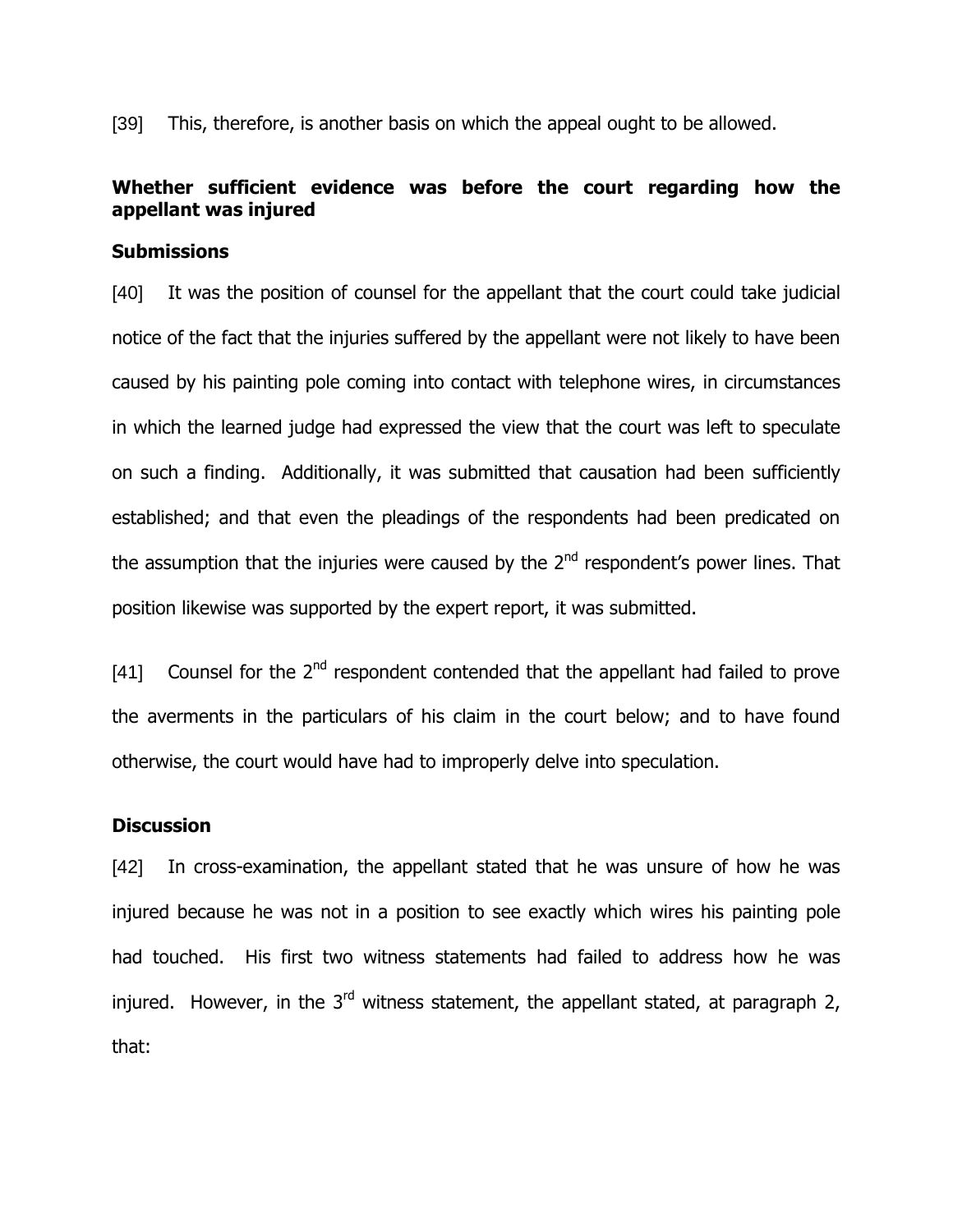"...it is now clear to me that I most probably got injured ...when my pole came in contact with the  $[2^{nd}$  respondent's] power lines overhead, that the statements in the Answers to Request for Information filed on December 18, 2006 and on August 13, 2008 that contact was made with a pigtail cluster of electrical wires at the apex of the building were probably not correct, and that the mistake came about because of the fact that, at the time of the accident, I was not totally sure as to how I got shocked..."

[43] The learned judge, in light of the further contradictions in his examination-inchief, rejected that evidence.

[44] Regarding the evidence of the expert witness, the report was prefaced with the statement that the expert's findings were "[a]s a result of visual inspection of the site where the accident took place and interviews carried out with Mr. Martin and Mr. Bucknor". He thereafter concluded that the accident was caused from the painting pole coming into contact with the  $2<sup>nd</sup>$  respondent's overhead power lines.

[45] This report, the learned judge found (at paragraph [17]) to be of "very limited assistance". The learned judge stated that:

> "[20] Whilst therefore, there does exist evidence from the expert, to suggest and which this Court does accept, that the Claimant did, at the material time, suffer the injuries...as a consequence of electrical shock, what is uncertain in this Court"s mind, is exactly whose electrical wires caused that shock. Was it a telephone company's wires that caused that shock, or was it the Jamaica Public Service Company Limited"s wires that caused same? The failure to prove same is, in the circumstances, fatal to the Claimant's case.

....

[22] ...It seems to this Court, that [the assertion of the appellant] was made as a consequence of the conclusions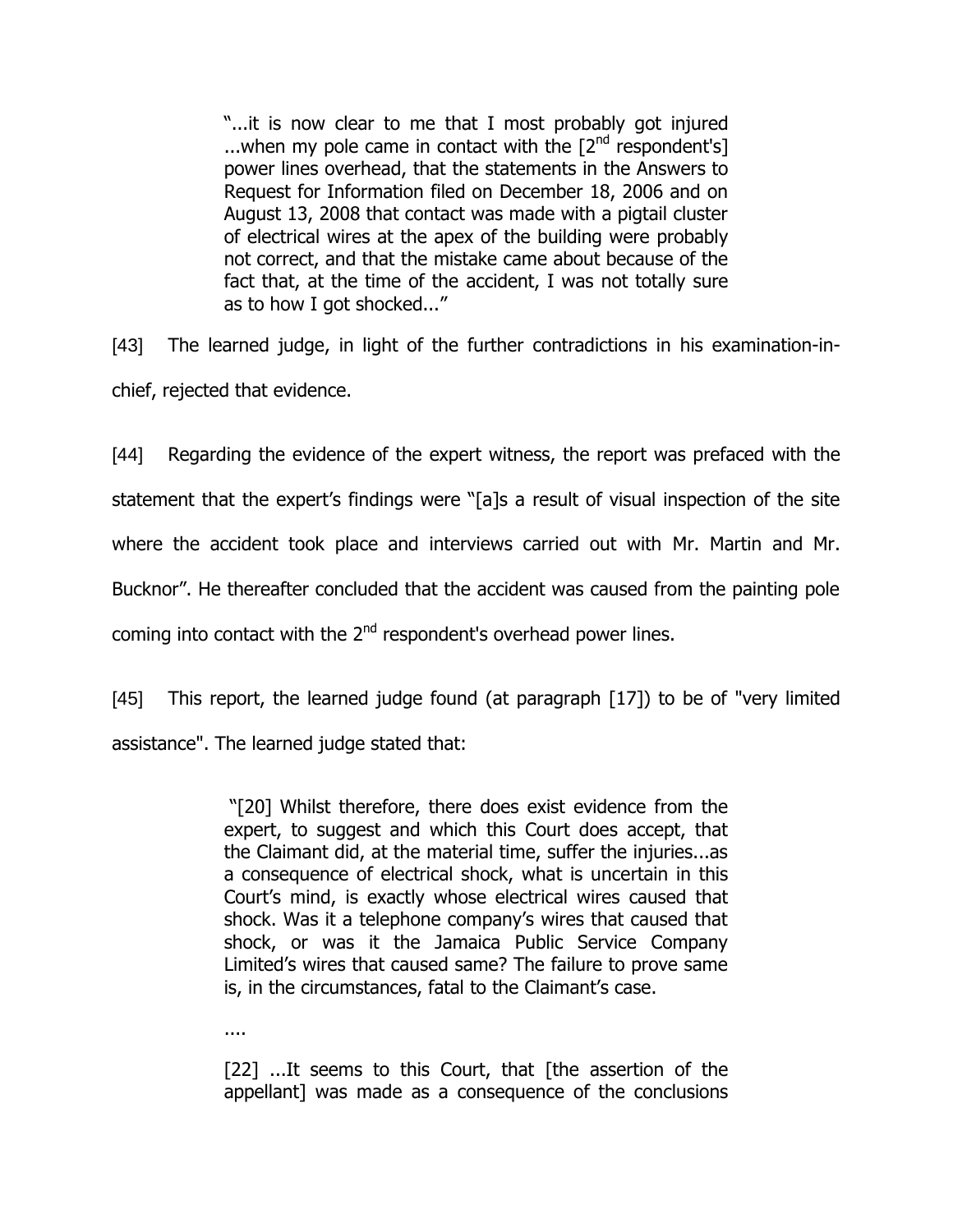drawn by the Court appointed expert and...as already stated, it appears to this Court that the conclusions of the expert were derived from interviews which he conducted with the Claimant and the First Defendant respectively – neither of such persons being persons who were either, at the precise moment in time, just prior to the accident's occurrence, in a position to have seen exactly what caused the accident, nor did see what in fact caused the accident."

[46] It is necessary for the expert report to be considered against the background of

rule 32.3 of the Civil Procedure Rules, 2002 which provides that:

- "(1) It is the duty of an expert witness to help the court impartially on the matters relevant to his or her expertise.
- (2) This duty overrides any obligations to the person by whom he or she is instructed or paid."

[47] I have examined the expert report in this light and have given consideration to the particular qualifications of the expert: he holds a Master of Science degree in electrical engineering; is a licensed electrician; and a registered professional electrical engineer. Additionally, since 1982, he has constantly been engaged in electrical engineering works. At the time of giving his evidence, he was the Chief Electrical Inspector for the Government of Jamaica. Whilst the court was not bound to have accepted the report, with the expert having these credentials and experience it is difficult to understand why the expert's opinion or conclusion as to the source of power causing the injury, should not have been accepted.

[48] Orders were made deeming the expert an expert and for his report to be received into evidence, without any objection from either the appellant or the  $2<sup>nd</sup>$ respondent. The expert, with his experience and credentials, came to a conclusion that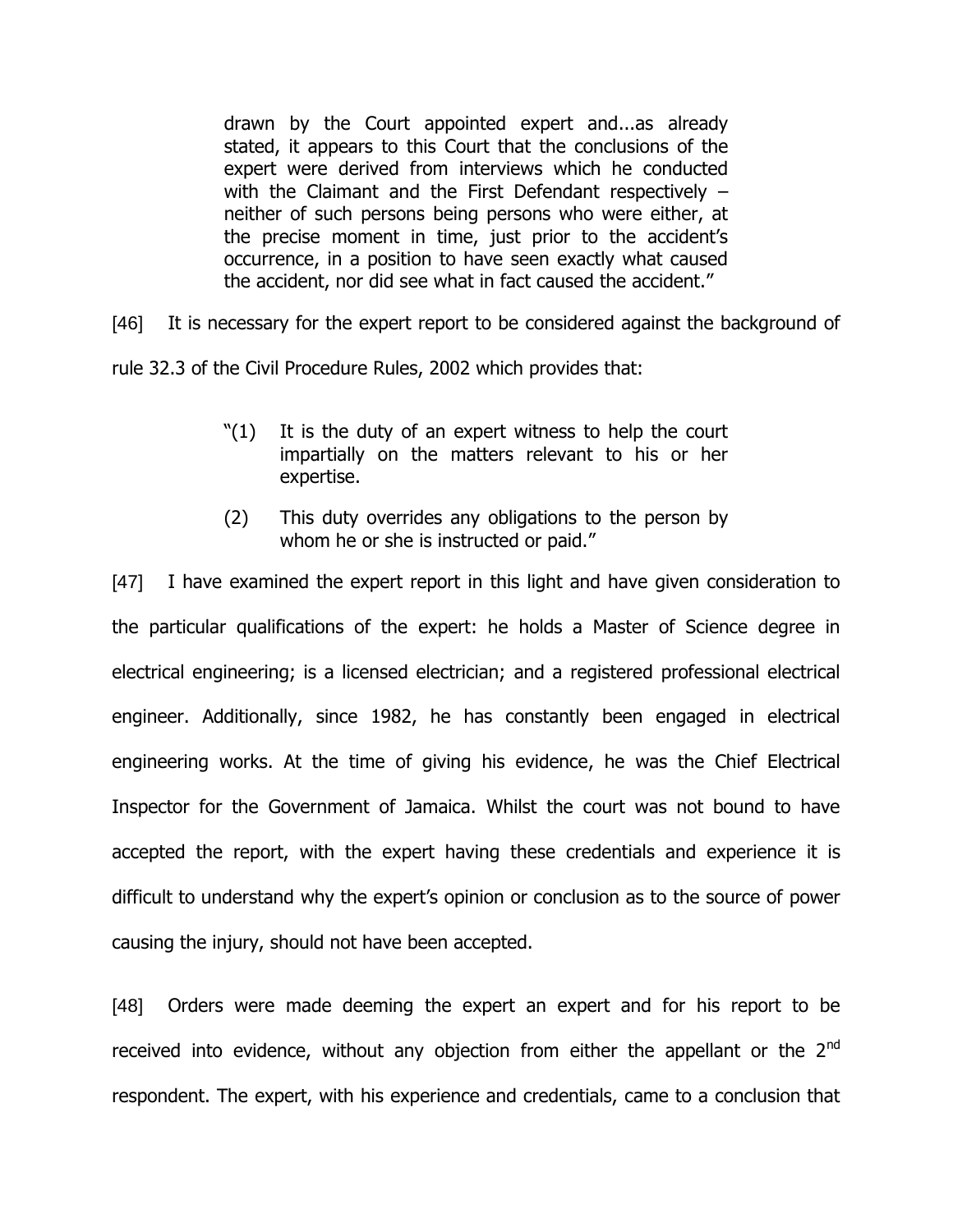seems to be a not- unreasonable one that arrives at the reasonable inference that the injuries were caused by the 2<sup>nd</sup> respondent's wires. In any event, the question of whether the appellant's injuries were caused by the  $2<sup>nd</sup>$  respondent's wires or telephone wires might have affected the question of whether the 2<sup>nd</sup> respondent was the proper party to have been brought before the court. That would be an issue between the appellant and the  $2<sup>nd</sup>$  respondent. However, as between the appellant, on the one hand, and the  $1<sup>st</sup>$  respondent, on the other, the question of which entity's wires caused the appellant to suffer the electric shock and resultant serious injuries is, to my mind, not of that great significance. There was, it should be remembered, no contest that the appellant did suffer electric shock and severe injuries whilst on the roof of the  $1<sup>st</sup>$ respondent's building (which the learned judge found to be a dangerous environment), painting the walls thereof. In my respectful view, the learned judge erred in his reasoning in respect of this point.

## **Contributory negligence**

[49] In the submissions presented, only counsel for the appellant (and not for either of the respondents) considered the possibility of a finding of contributory negligence on the part of the appellant. However, the issue of contributory negligence was not addressed in the notice and grounds of appeal or the counter-notice; neither did the learned judge make a finding on the issue. Dealing with the matter, therefore, would run afoul of rule 1.16(2) and (3) of the Court of Appeal Rules. Rule 1.16 reads as follows: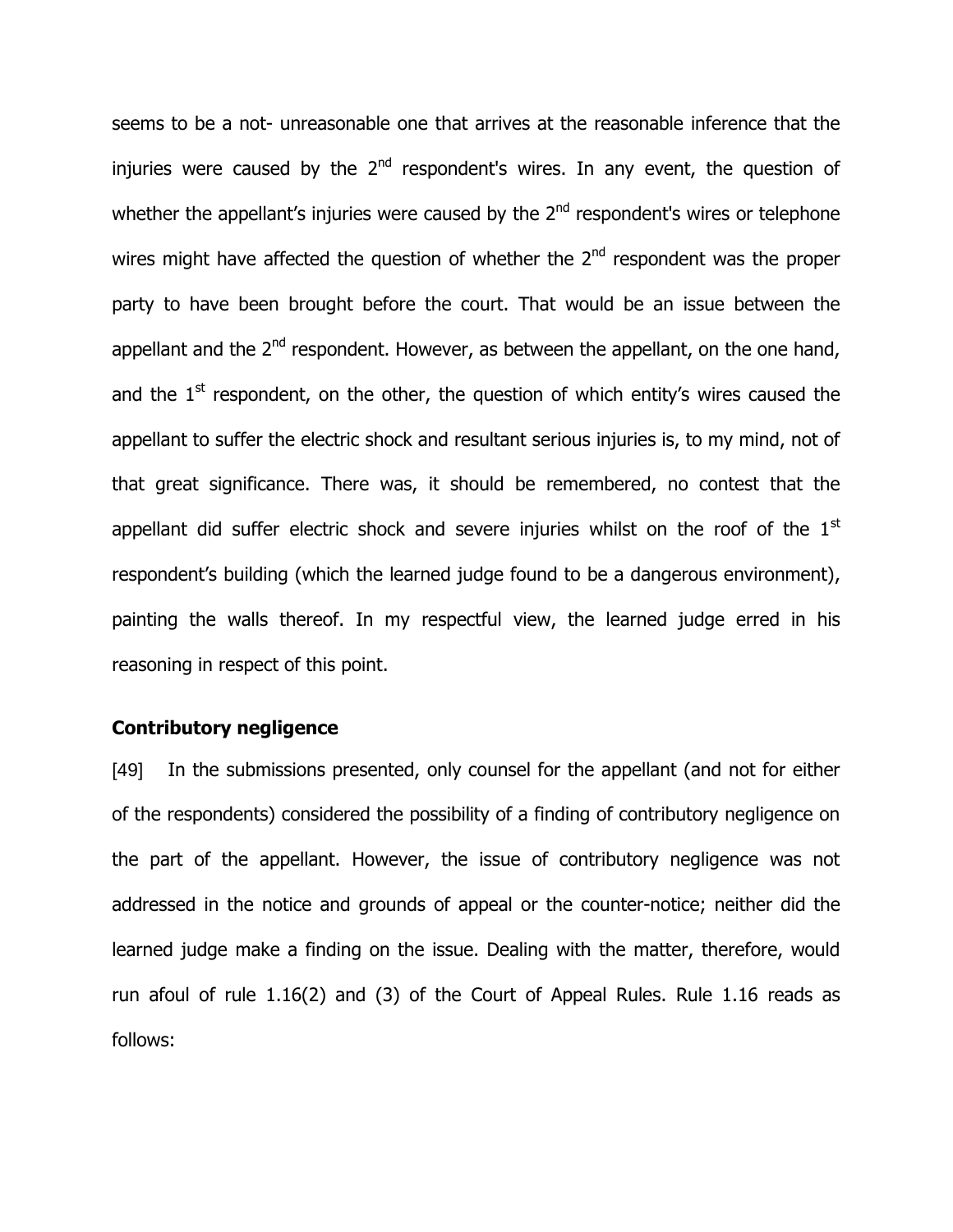## "**Hearing of appeals**

- 1.16 (1) An appeal shall be by way of re-hearing.
	- (2) At the hearing of the appeal no party may rely on a matter not contained in that party"s notice of appeal or counter-notice unless-
		- (a) it was relied on by the court below; or
		- (b) the court gives permission.
	- (3) However
		- (a) the court is not confined to the grounds set out in the notice of appeal or counter-notice, but
		- (b) may not make its decision on any ground not set out in the notice of appeal or counter-notice unless the other parties to the appeal have had sufficient opportunity to contest such ground.
	- (4) The court may draw any inference of fact which it considers is justified on the evidence."

[50] I would therefore propose that the appellant's appeal be allowed against the  $1<sup>st</sup>$ respondent with costs to the appellant both here and in the court below, to be agreed or taxed and that the matter be remitted to the court below for there to be an assessment of the damages due to the appellant. I would also propose that the appellant's appeal against the  $2<sup>nd</sup>$  respondent be dismissed, with no order as to costs. My proposal in relation to this costs order is informed by the consideration that the action of the appellant in having brought his suit at first instance and this appeal against the 2<sup>nd</sup> respondent cannot be regarded as unreasonable and was done in a